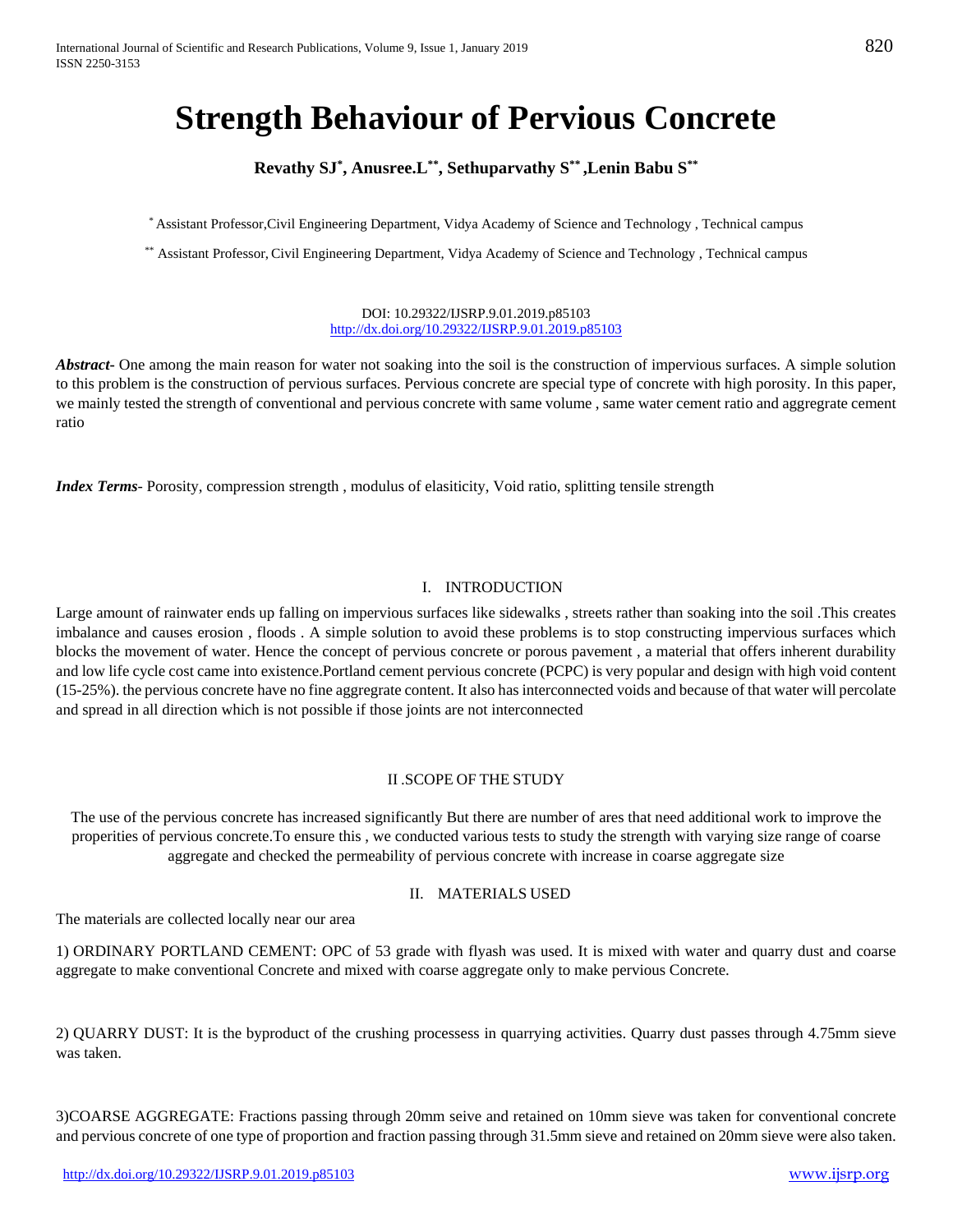### III. PROPERITIES OF MATERIALS

1) ORDINARY PORTLAND CEMENT :Standard Consistency , Initial Setting Time and Fineness Modulus were determined for OPC taken. The standard Consistency of Cement was obtained as 39% **.**Table 1 shows the variation of consistency obtained.

| Sl No | Percentage of water | Quantity of water added | Penetration of Plunger (mm) |
|-------|---------------------|-------------------------|-----------------------------|
|       | 28                  | .12                     | 17                          |
|       | 30                  | 120                     | 15                          |
|       | 33                  | 132                     | 12                          |
|       | 35                  | 140                     | 10                          |
|       | 39                  | 156                     | −                           |

The initial setting time of the cement was obtained as 50 minutes which is greater than nominal value of 30 minutes

Specific Gravity of cement was determined in Le-Chatelier Apparatus and the value obtained as 3.15.

Fineness of cement is measured by sieving it on standard sieve . The proportion of cement of which the grain sizes are larger than the specified mesh size is thus determined. The value obtained was 9 %. According to IS specification, the percentage weight of residue shall not exceed 10%.

2) QUARRY DUST : The tests Conducted for quarry dust includes Void Ratio test,Bulking of aggregrate,Fineness modulus.

Void ratio is defined as the ratio of volume of voids to volume of solids . Void ratio obtained was 0.64 . The bulking of aggregate was measured experimentally and the value obtained as 55.56 % for maximum( Figure 1).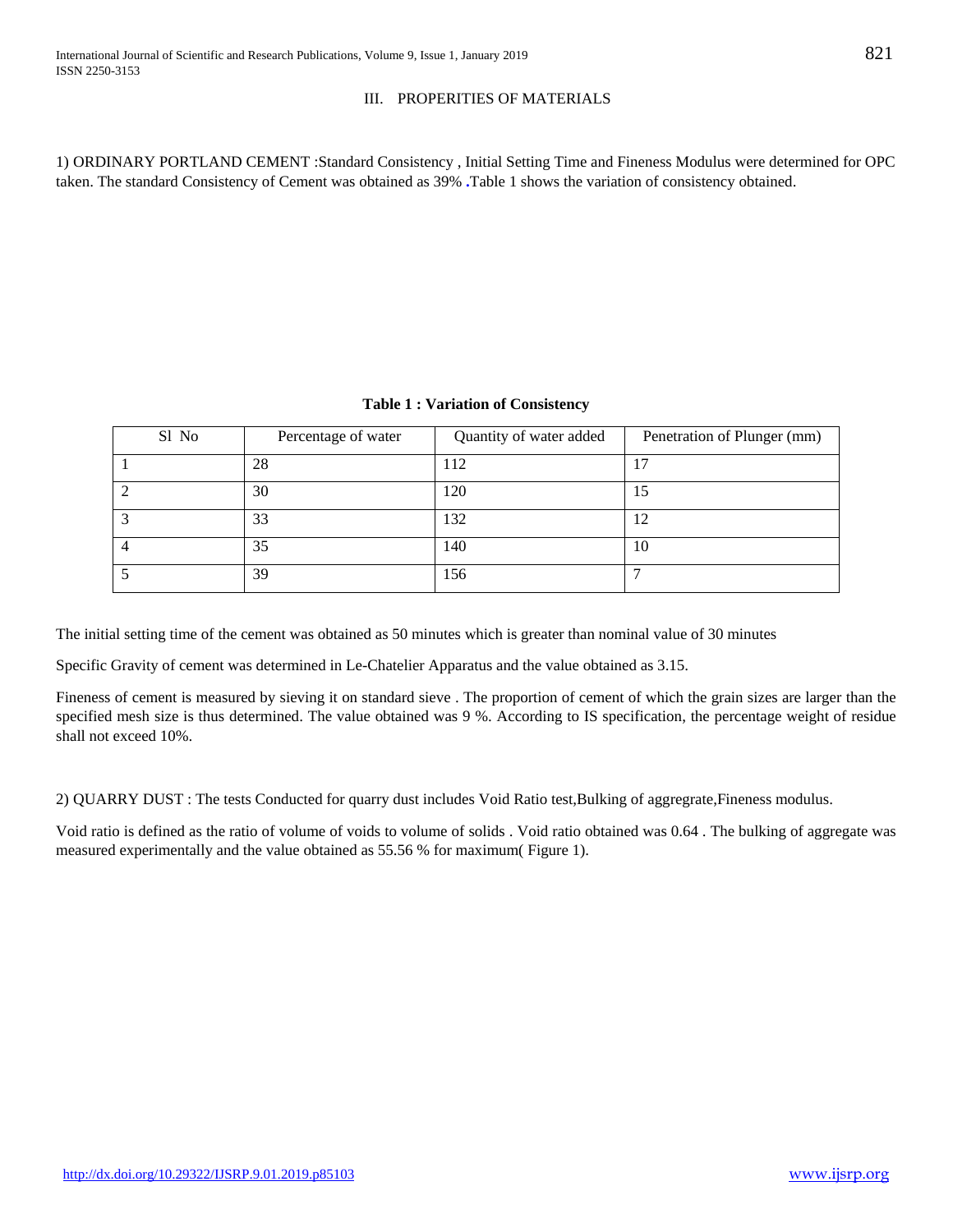

Figure 1: Bulking of Quarry Dust

Fineness Modulus as 4.33 was obtaiined from sieve analysis(Table 2)

| Table 2: Sieve Analysis |  |  |  |  |
|-------------------------|--|--|--|--|
|-------------------------|--|--|--|--|

| Sieve size(mm) | Weight retained in each | Percentage weight retained | Cumulative percentage | Percentage weight passing |  |
|----------------|-------------------------|----------------------------|-----------------------|---------------------------|--|
|                | sieve(gm)               |                            | weight retained (C)   | $= 100 - C$               |  |
| 4.75           | 9                       | 0.9                        | 0.9                   | 99.1                      |  |
| 2.36           | 263                     | 26.3                       | 27.2                  | 72.8                      |  |
| 1.18           | 248                     | 24.8                       | 52                    | 48                        |  |
| 0.425          | 230                     | 23                         | 75                    | 25                        |  |
| 0.3            | 75                      | 7.5                        | 82.5                  | 17.5                      |  |
| 0.15           | 138                     | 13.8                       | 96.3                  | 3.7                       |  |
| 0.075          | 30                      | 3                          | 99.3                  | 0.7                       |  |
| Pan            | $\overline{7}$          | 0.7                        | 100                   | $\overline{0}$            |  |

3) COARSE AGGREGATE: Fineness modulus was determined from sieve analysis . The table 3 and Figure 2 shows the findings for the fineness modulus of coarse aggregate.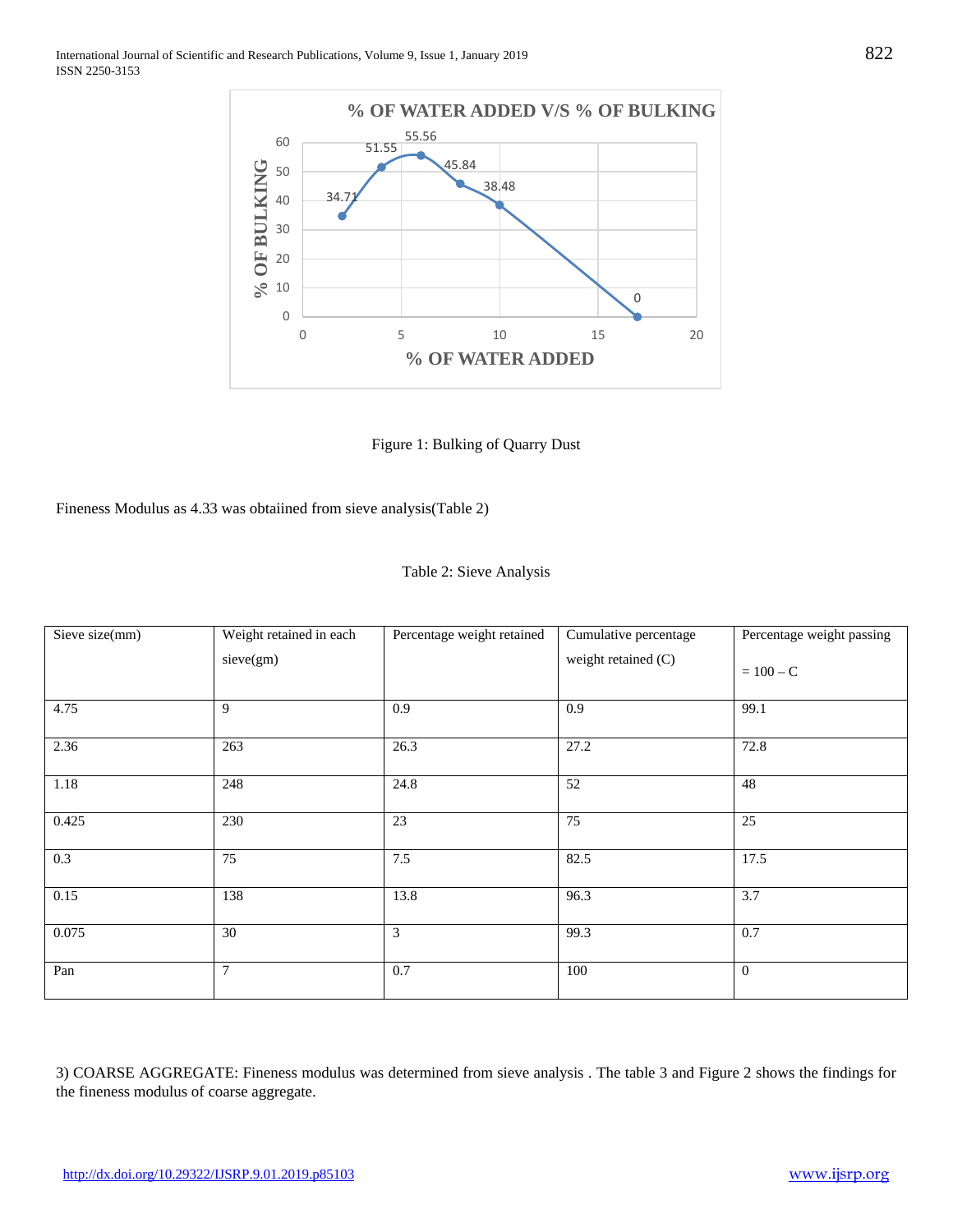| Sieve size(mm) | Weight retained in | Percentage weight | Cumulative        | Percentage weight |
|----------------|--------------------|-------------------|-------------------|-------------------|
|                | each sieve $(gm)$  | retained          | percentage weight | passing           |
|                |                    |                   | retained $(C)$    | $= 100 - C$       |
| 20             | 21                 | 1.05              | 1.05              | 98.95             |
| 12.5           | 735                | 36.75             | 37.8              | 62.2              |
| 10             | 734                | 36.7              | 74.5              | 25.5              |
| 4.75           | 504                | 25.2              | 99.7              | 0.3               |
| 2.36           | 3                  | 0.15              | 99.85             | 0.15              |
| Pan            | 3                  | 0.15              | 100               | $\Omega$          |





Figure 2: Particle Size Distribution Curve

The aggregate impact value was obtained from impact testing machine . It was obtained as 29.9 % . According to IS specification it should not be greater than 30 %

The specific gravity of aggregate is obtained by determinig the ratio of the weight of a given volume of aggrgate to the weight of equal volume of water .It was obtained as 2.72 . according to IS specification the specific garvity is in between 2.5 -3

### V .METHODOLOGY AND MIX DESIGN

The methodology of the work is as follows:

1) Collection of materials : Suitable materials are collected by means of sieve Analysis

2) Selection of Mix Design

3) Selection of new proportions with selected materials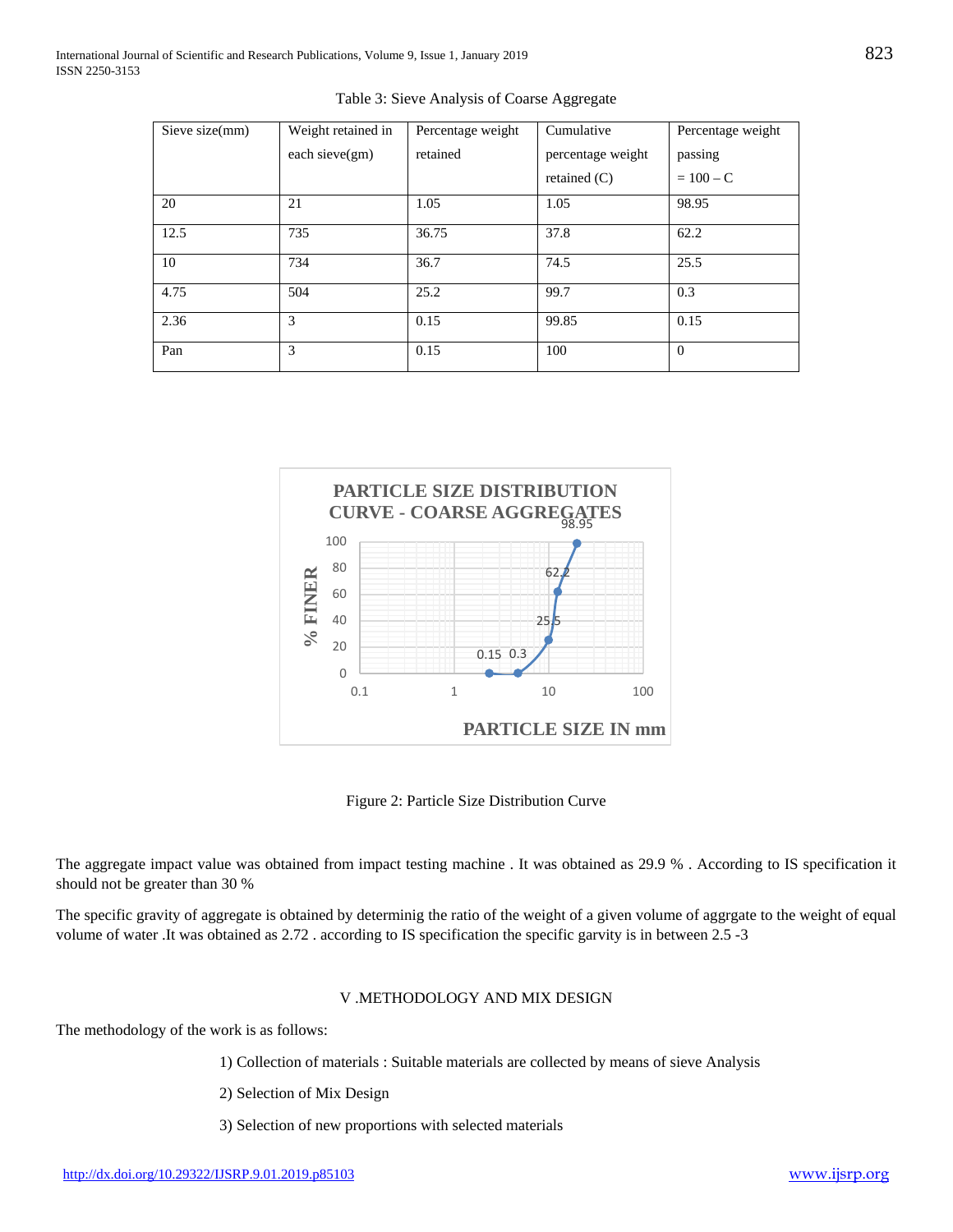- 4) Preparation of Concrete mix and specimen
- 5) Curing
- 6) Laboratory Tests

Mix design is process of selecting proper material with their proper proportions to produce a concrete which will not only be economical but also fulfill its job requirements.Here we estimated the amount of materials required for casting pervious concrete and conventional concrete. The mix design we selected is M20 with mix proportion 1:2:4. Normal concrete is prepared in this ratio with aggregate size ranging from 10 to 20 mm. Pervious concrete casted with aggregate size ranging from 10 to 20 mm in the proportion 1:0:4 is compared with the convention concrete mix on the basis of same cement to coarse aggregate ratio as 1:4. Another mix of pervious concrete was prepared with coarse aggregate size ranging from 20 to 31.5 mm and is compared with first proportioned pervious concrete.

### VI . LABORATORY TESTS

### 1) Slump Test:

Slump cone is used in this test.The mould is placed on a smooth, horizontal, rigid and non-absorbant surface. The mould is then filled in four layers, each approximately  $1/4<sup>th</sup>$  of the height of the mould. Each layer is tamped 25 times by the tamping rod taking care to distribute the strokes evenly over the cross section. The tampings are provided vertically and freelly. After the tamping of top layer, the top surface is struck off and level with a trowel and tamping rod. Then the mould is removed from the concrete immediately by raising it slowly and carefully in a vertical direction. This allows the concrete to subside.The difference in level between the height of the mould and that of the highest point of the subside concrete is measured. This difference in height in 'mm' is taken as SLUMP OF CONCRETE.

### 2) Compaction Test :

The compaction factor apparatus is cleaned and oiled. The weight of the empty cylinder is noted  $(W_1)$ . The empty cylinder and mould is kept in position.The sample of concrete to be tested is placed in the upper hopper with a trowel. Fill the concrete upto the brim of the hopper and open the trap-door. So that concrete falls into the lower hopper.The trap-door of lower hopper is opened. So that the concrete falls into the cylinder at the bottom.The excess concrete above the top level of cylinder iswiped clean.The cylinder filled with partially compacted concrete is weighted  $(W_2)$ . The partially compacted concrete is poured back and the cylinder is refilled with the same sampli of concrete mix in 3 layers. Each layer is tamped 25 times using tamping rod to get fully compacted concrete.The top surface is levelled and the outside of the mould is wiped clean. The weight of cylinder with fully compacted concrete is taken  $(W_3)$ . The compaction factor

## $=\frac{W2-W1}{W3-W1}$

### 3) Compressive Strength Test

The compressive strength test is conducted on cubical specimen after 7days,14 days and 28 days of curing. Cubes are tested for calculating compressive stress on  $7<sup>th</sup>$  day, 14<sup>th</sup> day and 28<sup>th</sup> day. Take cubical specimens of size 150\*150\*150mm from the curing tank.Place the specimen in the compression testing machine in such a way that, the casted portion should not face the loading surfaces.Apply load without shock in a specific rate of loading.Apply the load in the same rate until the specimen breaks.Note the maximum load taken by the specimen.Repeate the procedure for other cubical specimens.Calculate the compressive strength of each specimen.Final compressive strength of concrete cube is the mean value compressive strength of each cubical specimen.

4) Modulus of Elasticity Test :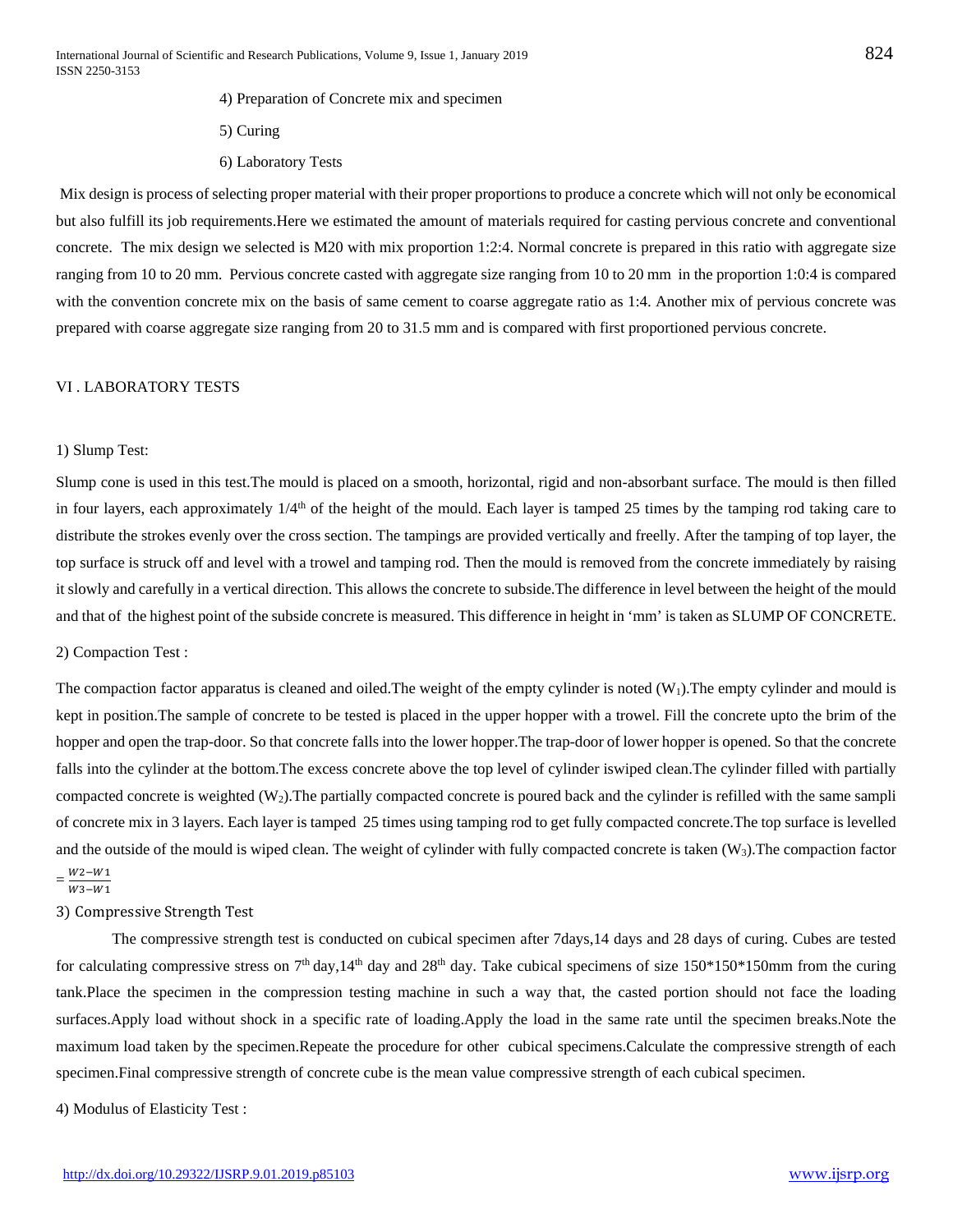Take the cylindrical secimen from the curing tank after 28 days of curing.Clean the suface of specimen using damp cloth.Attach the compressometer to the cylindrical specimen in such a way that the cylinder will project equally in both sides compressometer.Place the specimen with compressometer in the compression testing machine.Apply load continuously at uniform rate of loading.Apply the load until some redings are noted from the compressometer in approximately equal intervel of loading in the compression tesing machine.Deformation is calculated by multiplying the compressometer reading to its least count i.e, 0.002mm.The deformation divided by the gauge length of compressometer i.e, 150mm will give the stain value.The corresponding loads divided by the area of cylinder i.e,  $\frac{\pi a^2}{4}$  where 'd' is the diameter of cylinder will give the stress value.Plot stress – strain graph which is in parabolic shape. The slope of the straight line portion of the graph will give modulus of elasticity value.



**Figure 3: Modulus of Elasticity Test**

### 5) Void Ratio Test

The void ratio of Pervious Concrete is measured on 28th day after casting and curing of Pervious Concrete in following steps:

Pervious Concrete cube is wrapped up with polythene covering all its vertical faces and bottom face and leaving only the top face open.To make sure that Pervious Concrete cube is watertight; it is further wrapped up with tape covering all its vertical faces and bottom face.Cube covered on its five faces and open at top face is placed on a flat horizontal surface and water is poured from the top.

To make sure that covering polythene does not expand due to lateral pressure of water it is pressed by hands while water is being poured. Water is poured till all the voids are filled and water surface matches with the top face of Pervious Concrete.

Once pouring of water is stopped and all voids are filled, Pervious Concrete is turned upside down and all the water is allowed to drain out of Pervious Concrete cube and collected into a container.Volume of water collected in container is measured and it is equal to the volume of voids in cube, using it and volume of Pervious Concrete cube, void ratio is foundout.

Void ratio = volume of voids/volume of cube x 100.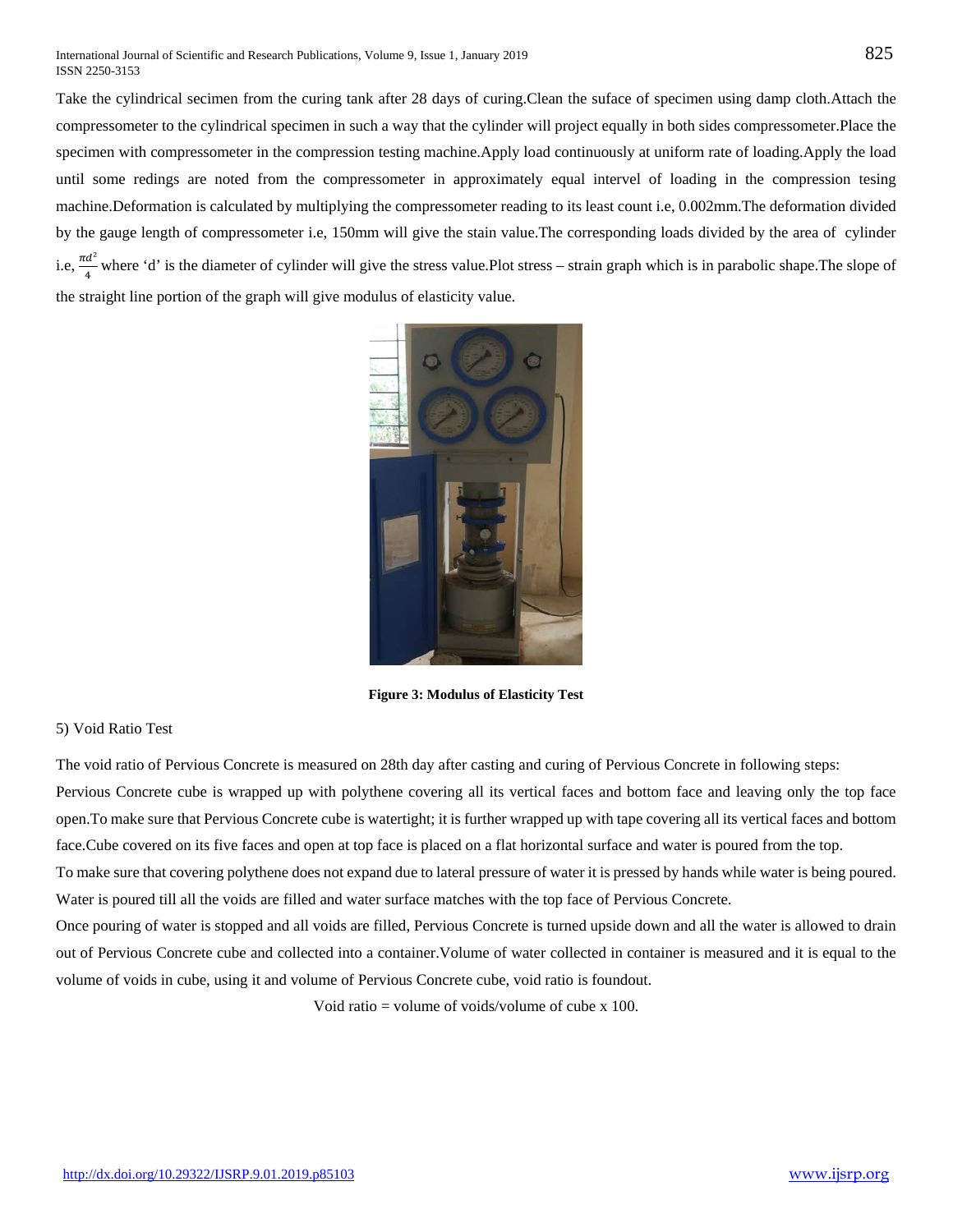

**Figure 4: Void Ratio Test**

### VI.RESULTS AND DISCUSSION

1) Variation Of Slump :

The slump test was conducted on conventional concrete mix and pervious concrete mix with both having coarse aggregate size ranging from 10 to 20 mm. pervious concrete prepared with this aggregate size (10 to 20mm) are represented as pervious concrete 1 and the other pervious concrete with coarse aggregate size 20 to 31.5 mm is represented as pervious concrete 2.TAble 4 shows the variation of slump values.

Table 4: Variation of slump value

| <b>TYPE OF CONCRETE</b> | SLUMP VALUE (mm) | <b>TYPE OF WORKABILITY</b> |  |
|-------------------------|------------------|----------------------------|--|
| Conventional            |                  | Stiff                      |  |
| Pervious concrete 1     |                  | Stiff                      |  |

2)Variation of Compaction Factor

The compaction factor test was also conducted on conventional concrete mix and pervious concrete 1 mix.The obtained results are shown in Table 5.From that we can see that compaction factor for the CC is slightly higher than PC1 by a value of 0.03. So as per IS specification we can identify the type of workability of these concrete mixes.

Table 5:Variation of Compaction Factor

| <b>TYPE OF CONCRETE</b> | <b>COMPACTION FACTOR</b> | <b>TYPE OF WORKABILITY</b> |
|-------------------------|--------------------------|----------------------------|
| Conventional concrete   | 0.83                     | <b>Stiff Plastic</b>       |
| Pervious concrete 1     | 0.8                      | <b>Stiff Plastic</b>       |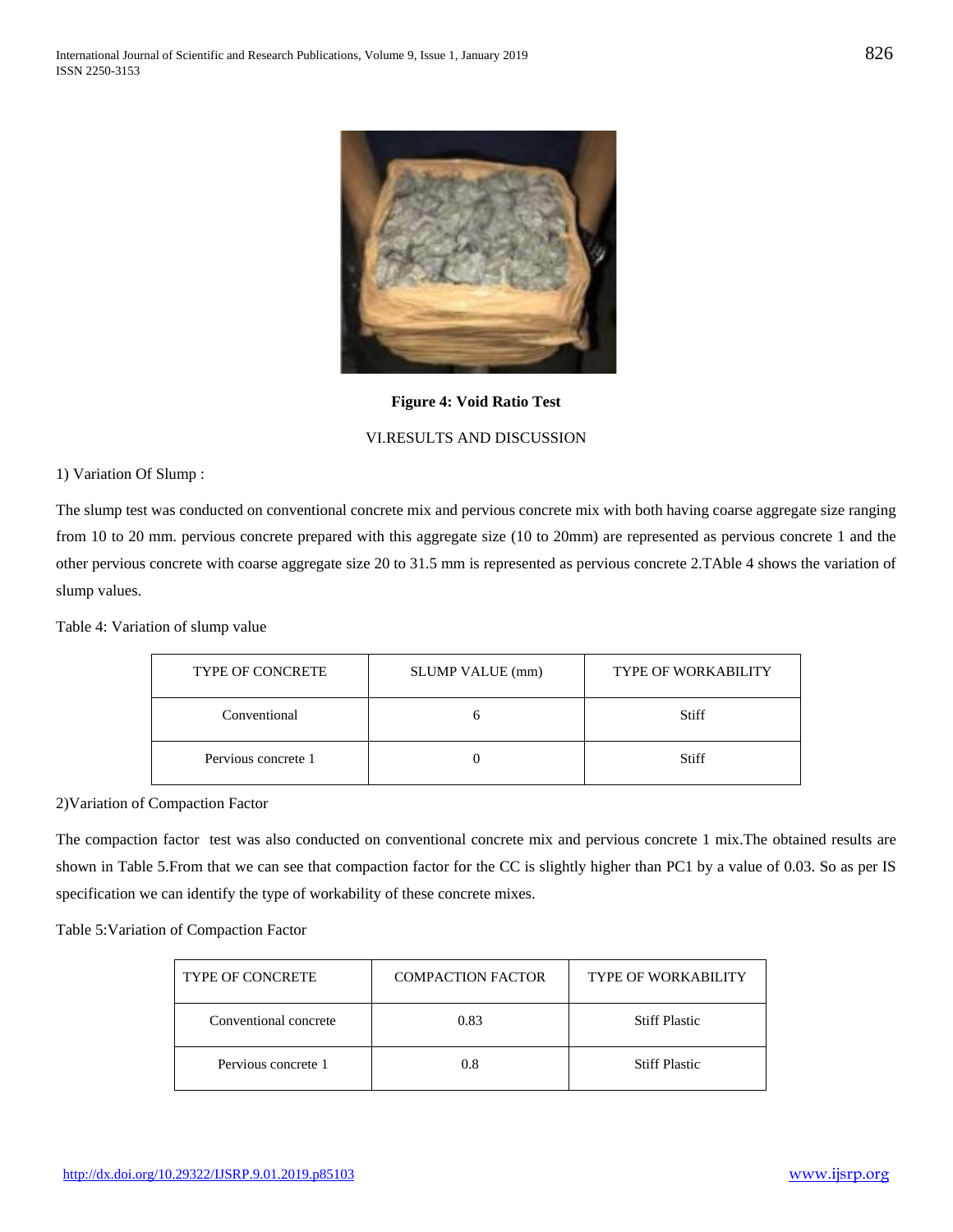### **3 ) Variation of Compressive Strength**

The compressive strength test was conducted on cubical specimens. We conducted the test in the cubical concrete specimens after the  $7<sup>th</sup>$ ,  $14<sup>th</sup>$  and  $28<sup>th</sup>$  days of curing. Single cubes are used for finding out the compressive strength at  $7<sup>th</sup>$ ,  $14<sup>th</sup>$  and  $28<sup>th</sup>$  days. Figure 5 represent the variation of compressive Strength.



**Figure 5: Variation of Compressive Strength**

4) Variation of Modulus of Elasticity

The modulus of elasticity test was conducted on cylindrical concrete specimen of 300mm height and 150mm diameter. The stress – strain graph for each concrete mixes are drawn and the modulus of elasticity value is calculated by taking the slope of the straight portion of graphs.Figure 6 represent the stress strain curve of (a) normal concrete (b) Pervious Concrete



**Figure 6: Stress Strain curve (a) normal Concrete (b) Pervious Concrete**

5) Variation of Void Ratio

Void ratio test was conducted on pervious cubes of size 150\*150\*150 mm after 28 days of curing. Void ratio is the factor which determines the permeability of pervious concrete. Table 6 shows the variation of void Ratio

### **Table 6 : Variation of Void ratio**

| Type of concrete | Weight<br>addition of water.<br>(Kg) | before | Weight<br>addition of water.<br>(Kg) | after | Volume<br>$\mathbf{V}$ v).<br>$(m^3)$ | of | voids | Void ratio<br>100. | $=\frac{Vv}{\sqrt{2}}$ |
|------------------|--------------------------------------|--------|--------------------------------------|-------|---------------------------------------|----|-------|--------------------|------------------------|
|                  |                                      |        |                                      |       |                                       |    |       |                    |                        |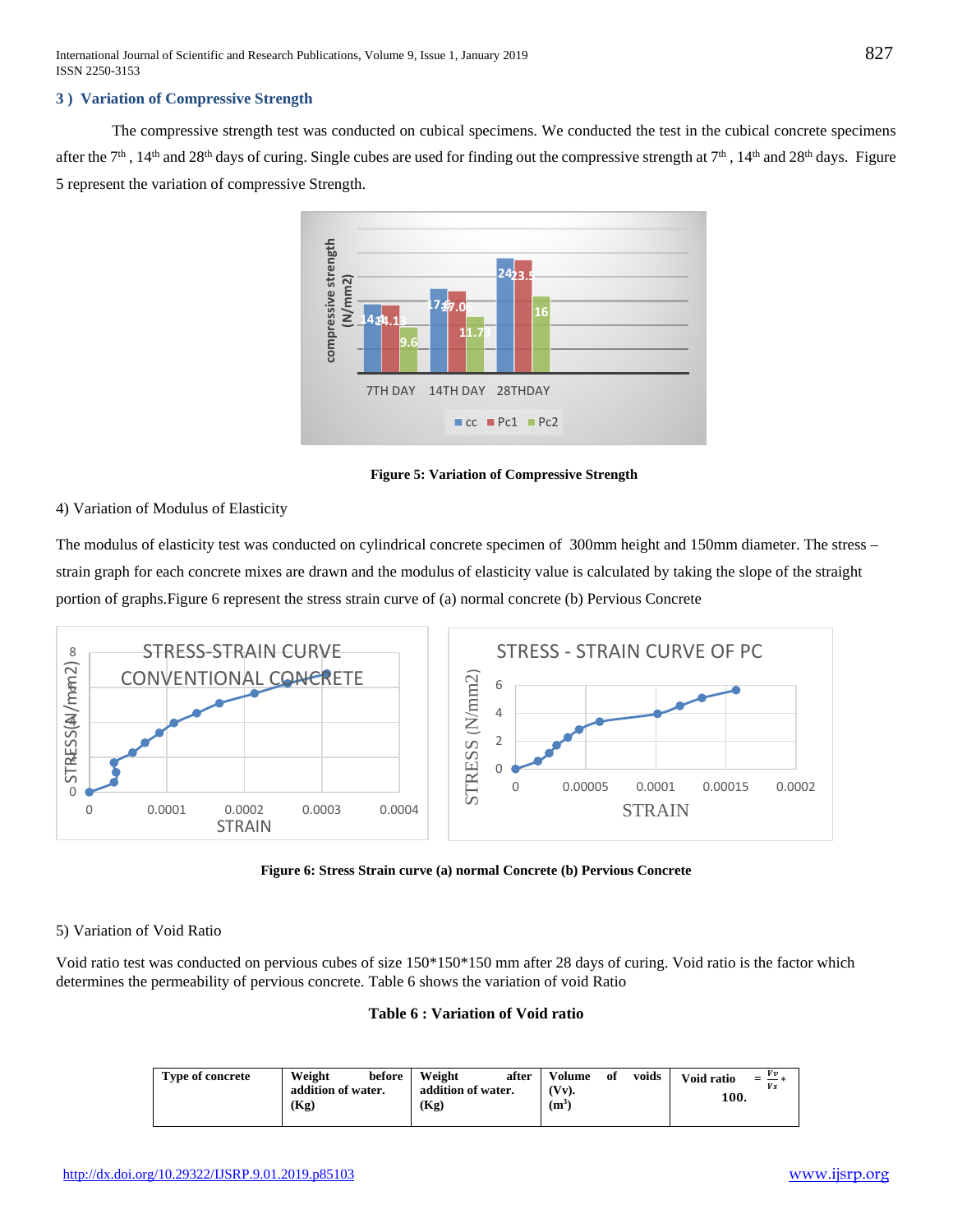| Pervious concrete 1. | 7.267 | 8.165 | $8.98*10^{-4}$ | 26.61% |
|----------------------|-------|-------|----------------|--------|
| Pervious concrete 2. | 7.863 | 8.986 | $1.123*10-3$   | 33.27% |

### VII .CONCLUSION

The results shows that, both the conventional concrete and pervious concrete mix 1 has almost same rate of gain of strength. From the laboratory tests and analysis, following conclusion were arrived.

- Slump test is conducted on conventional concrete and pervious concrete mix having coarse aggregate size 10 to 20 mm and it shows there is no change in the type of workability of the concrete mixes from normal concrete mix.
- Compaction factor test is conducted on both the conventional concrete and pervious concrete 1 and the results shows the workability of concrete mixes are same.
- Compressive strength of both the conventional concrete and pervious concrete 1 are almost same. Because the strength offered by the quarry dust to the conventional concrete is less when compared to river sand.
- The characteristic compressive strength of CC is 24 N/mm2 and that of PC1 is 23.4 N/mm2.
- Modulus of elasticity value is also almost same for both CC and PC1 and it is little higher for CC. The obtained Modulus of elasticity of both cc and pc1 satisfies the condition  $5000^*$   $\sqrt{(f_{ck})}$
- Void ratio of Pervious Concrete mix 2 is higher than that of pervious concrete mix 1. Hence the permeability of PC2 will be higher than PC1.

The compressive strength of PC1 is higher than that of PC2. The strength reduction of PC2 is due to the increase in the void ratio and porosity. Hence it can be concluded that, as the size of coarse aggregate increases, the void ratio increases and strength decreases.

#### **REFERENCES**

[1] Darshan S.Shah/Pervious Concrete: "New Era For Rural Road pavement" / International Journal of Engineering Trends and Technology /Volume 4 August 2013. [2] Vikram/ "Experimental Study of Pervious Concrete Pavement"/International Journal for Research in Applied Science & Engineering Technology /volume 3 July 2015.

[3] Alessandra Bonicellia / "Improving Pervious Concrete Pavements for Achieving More Sustainable Urban Roads"/World Multidisciplinary Civil Engineering-Architecture-Urban Planning Symposium /Volume 1 2016.

[4] Maniarasan.S.K, Nandhini.V, Kavin.G, Kavin Kumar.T.R/ "Study on Characterization of Pervious Concrete for Pavements" /International Journal of Research in Engineering and Applied Sciences (IMPACT FACTOR – 5.088)/ Volume 5, Issue 4(April, 2015).

### AUTHORS

First Author - Revathy S J, MTech, Vidya Academy of science and Technology Technical Campus, Kilimanoor and revathy1318@gmail.com

**Second Author** –Anusree L,MTech, Vidya Academy of science and Technology Technical Campus , Kilimanoor and anusree.l@vidyatcklmr.ac.in

**Third Author** – Sethuparvathy S, MTech, Vidya Academy of science and Technology Technical Campus , Kilimanoor and Sethuparvathy.s@vidyatcklmr.ac.in

**Correspondence Author** – Lenin Babu S, MTech, Vidya Academy of science and Technology Technical Campus , Kilimanoor and lenin.babu@vidyatcklmr.ac.in